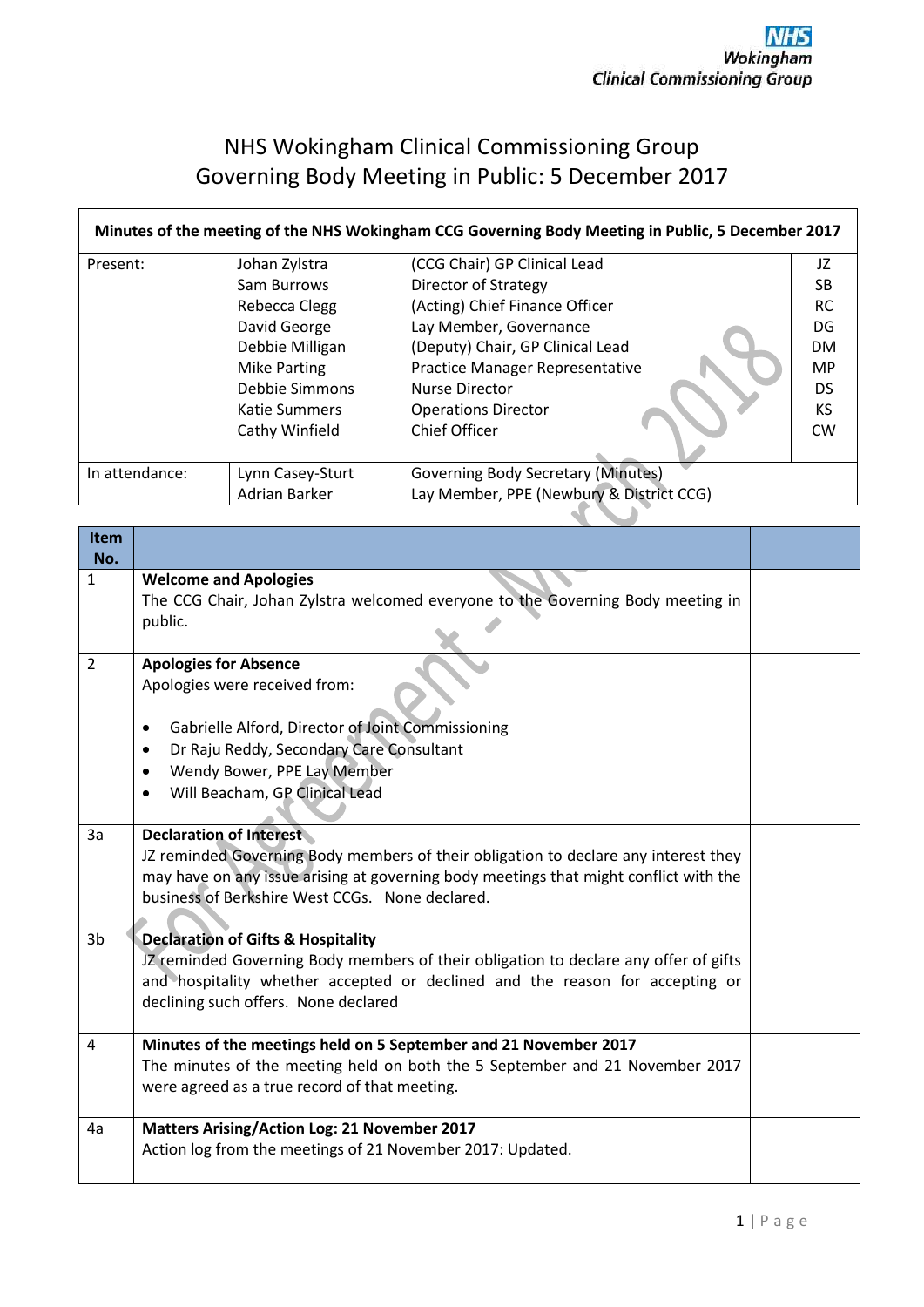| 5 | <b>Risk Management and Assurance</b><br>To provide for review and agreement the updated November Governing Body<br>Assurance Framework (GBAF), the related Summary Risk Profile, and the red-rated<br>risks from the corporate risk register. RC advised members that the November<br>iteration of the Governing Body Assurance Framework (GBAF) ratings had remained<br>static for this month. The strategic objectives are aligned to the domains in NHS E's<br>CCG Improvement and Assessment Framework. |  |
|---|-------------------------------------------------------------------------------------------------------------------------------------------------------------------------------------------------------------------------------------------------------------------------------------------------------------------------------------------------------------------------------------------------------------------------------------------------------------------------------------------------------------|--|
|   | In October, the total number of high-level risks on the Corporate Risk Register rose by<br>two, and the risks reported as red stayed the same. Members were advised of a new<br>risk (CMV 12: BHFT specialised community children's nursing at Ryeish Green); BHFT<br>has served notice on this service from April 2018, an action plan is in place and it is<br>believed that a good service can be provided within the 6-month timescale.                                                                 |  |
|   | The Governing Body noted the level of compliance with quality and performance<br>targets and supported the actions being taken to improve performance where<br>necessary                                                                                                                                                                                                                                                                                                                                    |  |
| 6 | <b>Report of the CCG Chair</b><br>Johan Zylstra, CCG Chair provided members with a verbal update on the activities of<br>the Chair; Key points of discussion as summarised:                                                                                                                                                                                                                                                                                                                                 |  |
|   | JZ met with the Strategic Committee for Infrastructure (Wokingham Borough<br>٠<br>Council) in respect of the Community Infrastructure Levy to discuss obtaining<br>S106 infrastructure monies for new dwellings across Wokingham; currently no<br>monies have been allocated to health infrastructure.                                                                                                                                                                                                      |  |
|   | An Estates Strategy was presented providing reasons why a new facility at<br>٠<br>Arborfield Garrison would not be viable. It was agreed going forward that any<br>future developments would be collaborated on to ensure health provisions are<br>applied and a process put in place for release of S106 monies that have not yet<br>been allocated.                                                                                                                                                       |  |
|   | Wokingham Alliance: CHASC (Community, Health & Adult Social Care). To deliver<br>strategic priorities for the next 4 years; including reducing demand for our<br>services with an emphasis on prevention through building wellbeing and self-<br>reliance.                                                                                                                                                                                                                                                  |  |
|   | day working: Wokingham CCG moving forward with a plan to have full 7 day<br>cover by 2019.                                                                                                                                                                                                                                                                                                                                                                                                                  |  |
|   | WISP (Wokingham Integration Strategic Partnership): to undertake a financial and<br>governance review process to ensure the Better Care Fund targets are achieved<br>and remain cost effective; adding value going forward.                                                                                                                                                                                                                                                                                 |  |
|   | Changes in Wokingham Borough Council: An (Interim) Director of People Services<br>٠<br>and Chief Executive Officer are now in post (6-9 months).                                                                                                                                                                                                                                                                                                                                                            |  |
|   | Connected Care Programme: A new initiative to join up care services across<br>٠<br>Berkshire, sharing information about patient's medical conditions across<br>subscribing health and social care organisations enabling instant, secure access to                                                                                                                                                                                                                                                          |  |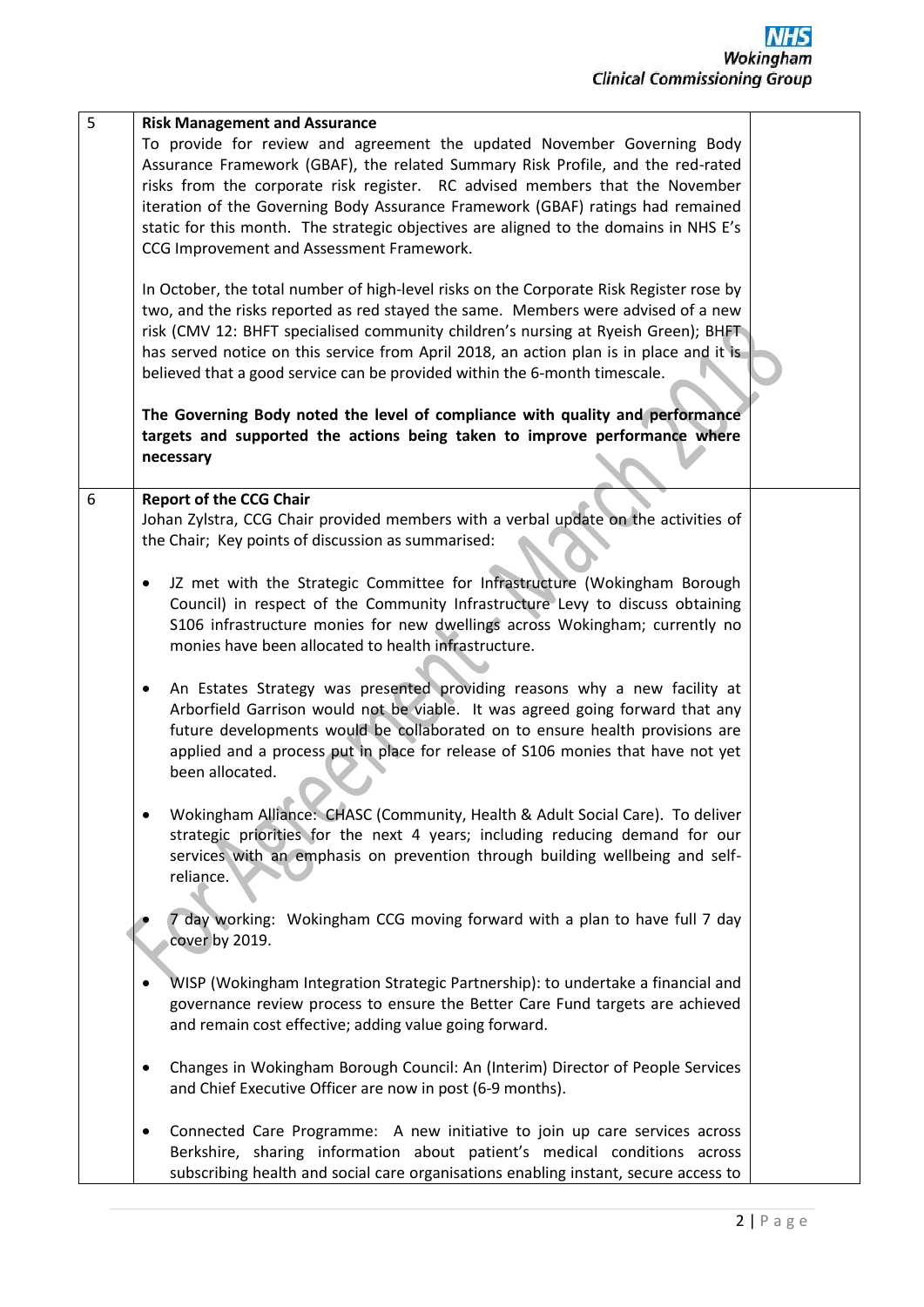|                | patient and social care records. It is the first step on the journey towards a<br>national requirement that all care records are digital, real-time and interoperable<br>by 2020.                                                                                                                                                                                                                                                                                                                                                                                                                                                                                                                                      |  |
|----------------|------------------------------------------------------------------------------------------------------------------------------------------------------------------------------------------------------------------------------------------------------------------------------------------------------------------------------------------------------------------------------------------------------------------------------------------------------------------------------------------------------------------------------------------------------------------------------------------------------------------------------------------------------------------------------------------------------------------------|--|
|                | The Governing Body received and noted the Chair's report                                                                                                                                                                                                                                                                                                                                                                                                                                                                                                                                                                                                                                                               |  |
| $\overline{7}$ | <b>Chief Officer's Report (December 2017)</b><br>The Chief Officer provided an update on key areas of work and assurance on matters<br>of constitution reserved to the CO. Key points as summarised:                                                                                                                                                                                                                                                                                                                                                                                                                                                                                                                   |  |
|                | <b>Accountable Care System</b><br>All the NHS Statutory bodies in Berkshire West have signed the Memorandum of<br>Understanding (MOU) with NHS England; setting out the four key domains for which<br>progress will need to be demonstrated. The first allocation of transformational<br>funding from NHSE has been made available to all ACS Exemplars as well as<br>agreement given to support the three local Healthwatches in funding a role to co-<br>ordinate their input into the system.                                                                                                                                                                                                                       |  |
|                | CW participated in discussions at the Kings Fund on 'The Future of Commissioning'<br>and at the NHS Clinical Commissions' Annual Members Event to share and hear<br>learning from the other ACS Exemplar sites across the country; also an ACS leaders<br>meeting was held at No10 Downing Street, followed by an ACS development day at<br>the Royal Society for Medicine.                                                                                                                                                                                                                                                                                                                                            |  |
|                | The key service transformation programmes that the ACS has prioritised are the<br>redesign of musculoskeletal services (MSK) and the redesign of outpatients. In<br>addition, the ACS is actively considering new payment mechanisms and risk share<br>arrangements for 2018/19 that will support delivery of service transformation and<br>align incentives.                                                                                                                                                                                                                                                                                                                                                          |  |
|                | Buckinghamshire, Oxfordshire and Berkshire West (BOB) STP<br>Work is continuing with our partners in Buckinghamshire and Oxfordshire in<br>delivering the four Five Year Forward View priorities: urgent care, primary care,<br>cancer and mental health. Interviews to identify a new STP leader have taken place<br>and Fiona Wise, currently the interim Chief Executive at Kettering General Hospital<br>has been appointed. Fiona will take up post at the beginning of March 2018 but will<br>spend time in our system from the beginning of February 2018. The STP partners<br>have recognised the need to review the respective roles of the STPs and the ACS; a<br>workshop is to take place in the New Year. |  |
|                | <b>BW10 Integration Programme</b><br>The CCG continues to work closely with Nick Carter, the Chief Executive of West<br>Berkshire Council who chairs the Integration Board. In the past month, the Delivery<br>Group and Integration Board have identified a number of outstanding issues that<br>require resolution: Reducing the level of variation in DToC performance between the<br>three unitary geographies; taking a more collective, coherent approach to the letting<br>of common contracts; improving our joint funding panel arrangements.                                                                                                                                                                 |  |
|                | <b>Merger</b><br>The CCGs' application to merge has formally been approved by the NHS England<br>Commissioning Committee; subject to approval of the draft constitution and of                                                                                                                                                                                                                                                                                                                                                                                                                                                                                                                                         |  |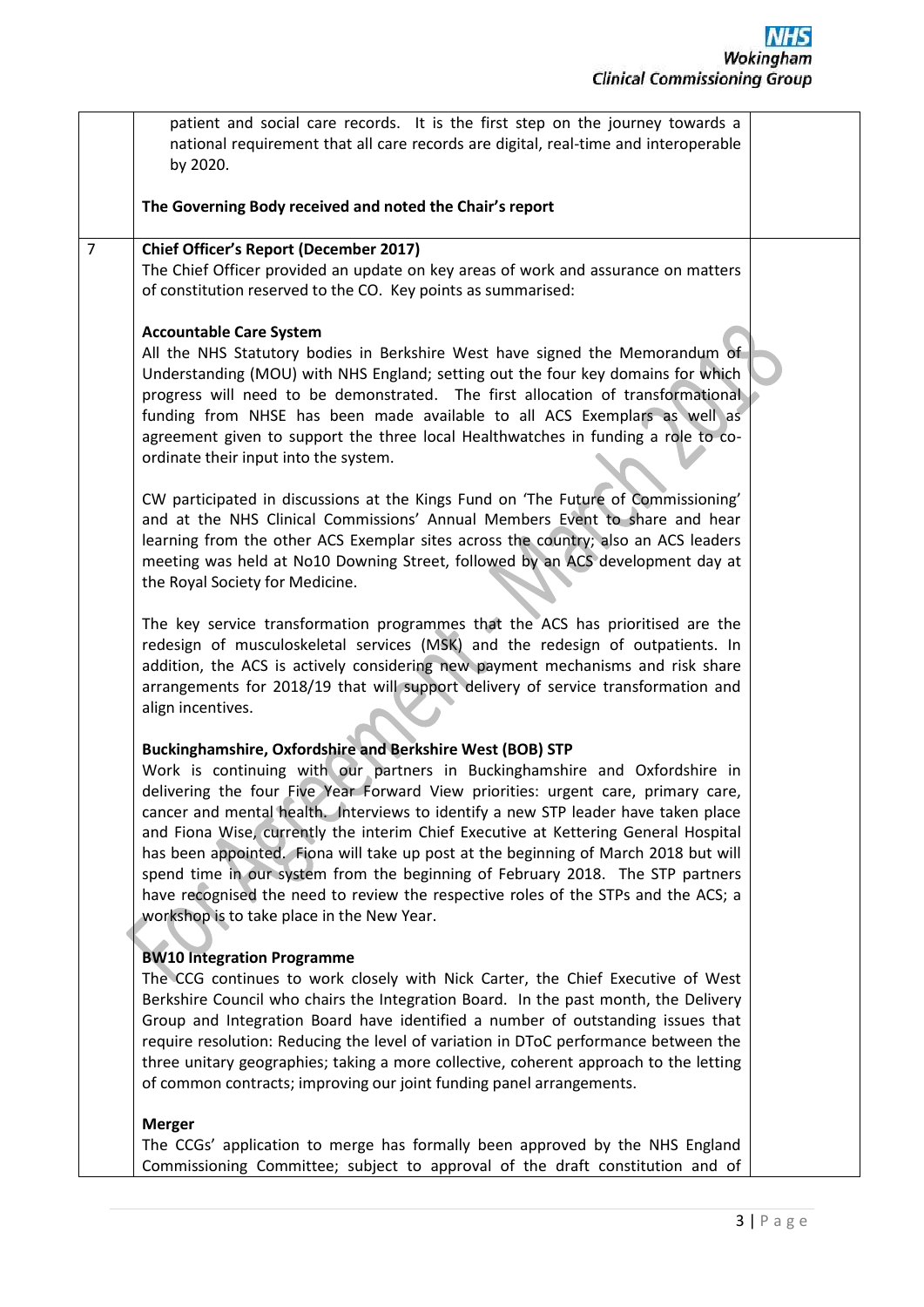|   | individual appointments to a number of statutory roles within the CCG.                                                                                                                                                                                                                                                                                                                                                                                       |  |
|---|--------------------------------------------------------------------------------------------------------------------------------------------------------------------------------------------------------------------------------------------------------------------------------------------------------------------------------------------------------------------------------------------------------------------------------------------------------------|--|
|   | Each of the four existing CCGs have elected a locality member for the new CCG<br>Governing Body as follows: Newbury and District: Abid Irfan (elected Chair); North &<br>West Reading: Andy Ciecierski; South Reading: Kajal Patel; Wokingham: Debbie<br>Milligan.                                                                                                                                                                                           |  |
|   | All existing lay members are being asked to put forward an expression of interest if<br>they wish to continue on to the new Governing Body. If more than three members<br>wish to do so, an independently chaired selection process will take place.                                                                                                                                                                                                         |  |
|   | Q2 Assurance<br>The NHS England Assurance Team visited the CCGs on the 23 October 2017 for the Q2<br>Assurance meeting. The meeting was constructive and the CCGs were praised for the<br>quality improvements achieved over the last two years. The meeting included service<br>users for the first time who are participating in the work to redevelop MSK services.                                                                                       |  |
|   | <b>HSJ Awards</b><br>The CCGs' work (in two areas) was recognised at the HSJ Awards ceremony on the<br>evening of 22 November 2017; shortlisted for two awards. Although unsuccessful, we<br>were able to showcase our work, as both projects demonstrated good cross system<br>working.                                                                                                                                                                     |  |
|   | <b>Policies</b><br>Members noted that the Flexible Working and Learning and Development Policies<br>have been updated and were reviewed on behalf of the Clinical Commissioning<br>Committee.                                                                                                                                                                                                                                                                |  |
|   | The Governing Body received the Chief Officer's Report and noted the updates<br>provided                                                                                                                                                                                                                                                                                                                                                                     |  |
| 8 | <b>M7 Financial Update</b><br>The (Acting) Chief Finance Officer gave an update on M7 Finance reporting.<br>Wokingham CCG is expecting to achieve a financial break-even position by the end of<br>the year, and that the YTD position is overspent by £0.2m against plan breakeven. In<br>addition, the CCGs have brought forward their retained surpluses (£3.8m from last<br>year).                                                                       |  |
|   | RC provided members with a summary on key areas to note:<br>At Month 7 the CCGs is reporting to achieve a financial year-end break even<br>position but this is not without significant risk; with the underachievement of<br>QIPP and Acute contracts continuing to be a major risk to maintaining<br>achievement.<br>Non-statutory financial duties: YTD Creditors, not achieved target by volume due<br>$\bullet$<br>to late approval (non-NHS providers) |  |
|   | YTD cash drawing: The % of total allocation drawn has not been achieved and<br>$\bullet$<br>therefore should be reporting 'red' and not 'green' and indicated.<br>Financial Indicators reporting a £1.3m net risk<br>$\bullet$<br>Commissioning acute services: Overall variance to plan (1.5%), with over-<br>٠<br>performance mostly within emergency admissions, maternity and A&E<br>attendances.                                                        |  |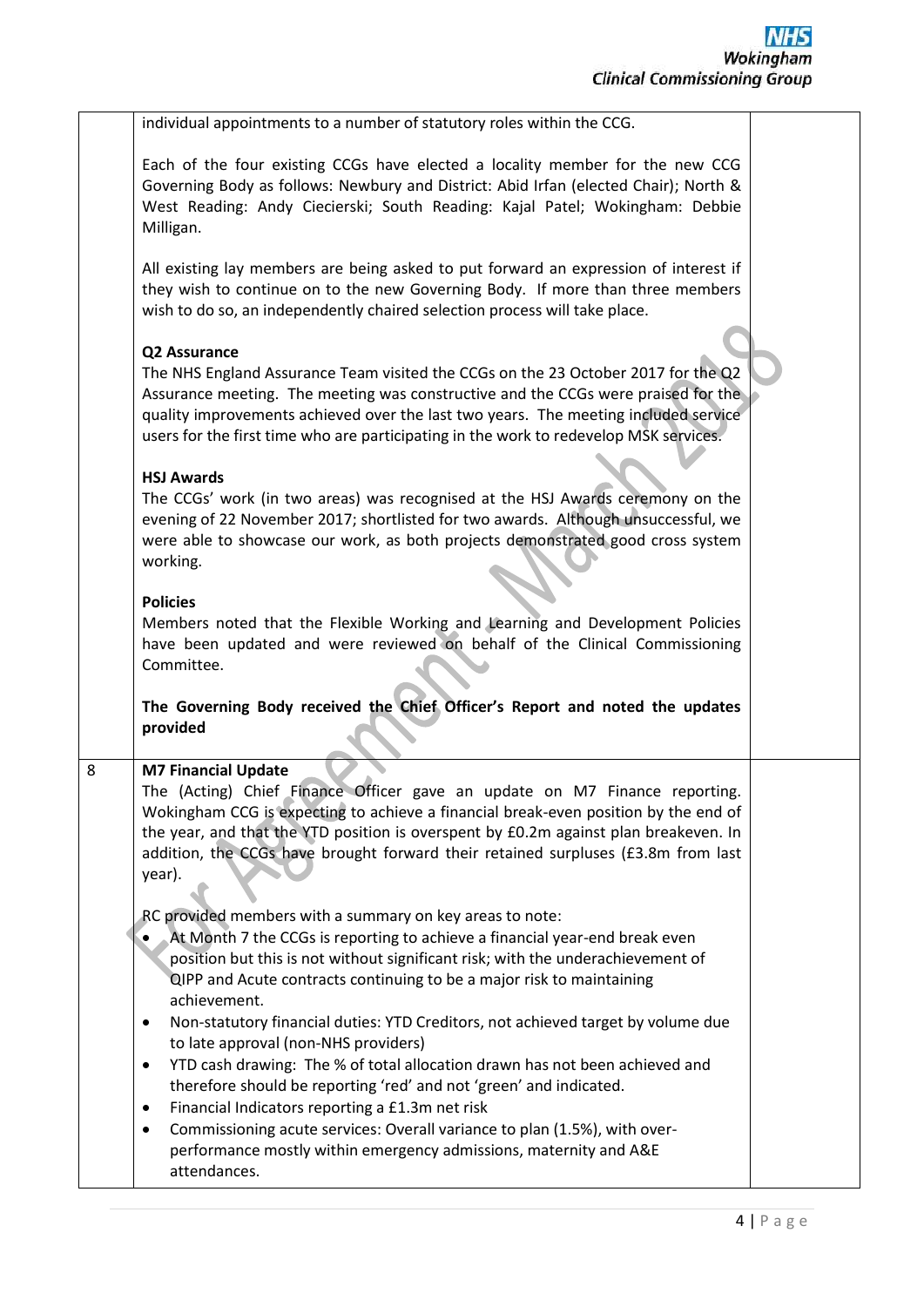|       | Mental health: Reporting a small underspend for Wokingham CCG of <£0.1m.<br>٠                |                   |
|-------|----------------------------------------------------------------------------------------------|-------------------|
|       | Community services: Neuro Rehab has an underspend of £0.1m, NRS equipments<br>٠              |                   |
|       | has reported an underspend just over £0.1m                                                   |                   |
|       | Primary care: Additional risks have materialised from NCSO (No Cheaper Stock<br>$\bullet$    |                   |
|       | Available), however NHS E have advised that this is included in the CCGs risks and           |                   |
|       | mitigations.                                                                                 |                   |
|       |                                                                                              |                   |
|       | Acute Services RBFT: Over-performance at the Trust of 1.5%, mostly driven by<br>$\bullet$    |                   |
|       | emergency admissions and A&E attendances.                                                    |                   |
|       | Circle Reading: Significant under-performance within the contract, primarily<br>٠            |                   |
|       | within T&O surgery.                                                                          |                   |
|       | Risks & Mitigations: Further deterioration in QIPP saving schemes, which has<br>٠            |                   |
|       | been quantified as an additional £1.7m.                                                      |                   |
|       | Changes to Allocations: Wokingham CCG has received a number of allocation in<br>٠            |                   |
|       | month on behalf of the Berkshire West system (the ACS transformation funds and               |                   |
|       | IAPT funding). These are being utilised system wise.                                         |                   |
|       | QIPP: Reporting an under-spend mainly across ACS areas.<br>٠                                 |                   |
|       | Capital: No capital allocations have yet been notified to CCGs for 17/18. It is<br>$\bullet$ |                   |
|       | expected that a small allocation will be received in Q4 for IT equipment for the             |                   |
|       | CCGs.                                                                                        |                   |
|       |                                                                                              |                   |
|       | Action: It was agreed that to promote clarity, RC to review the narrative around             | <b>Action: RC</b> |
|       | contingency spend in the financial report.                                                   |                   |
|       | Action: It was also agreed that the total mitigations and total risks are presented side     | <b>Action: RC</b> |
|       | by side so that the probability would be more visible upon review.                           |                   |
|       |                                                                                              |                   |
|       | The Governing Body discussed and noted the Financial position                                |                   |
|       |                                                                                              |                   |
| $9\,$ | <b>Q2 Operational Plan Review</b>                                                            |                   |
|       | To provide an update on progress in delivering the CCGs 2017/19 Annual Operational           |                   |
|       | Plan. The Plan sets out how the CCG will deliver against local objectives as well as the     |                   |
|       | requirements of the Five Year Forward View and national 'must-dos'.                          |                   |
|       |                                                                                              |                   |
|       | The plan provides an update (including direction of travel) on activity and is reporting:    |                   |
|       | 20 areas on target (Green); 20 areas off target, but robust plans are in place to deliver    |                   |
|       | targets in 2016/17 (Amber); 1 areas off target and not expected to deliver target in         |                   |
|       | 2016/17 (Red); with 3 areas awaiting update.                                                 |                   |
|       |                                                                                              |                   |
|       | The Berkshire West-wide Programmes and Projects against plans' objectives are as             |                   |
|       | follows:                                                                                     |                   |
|       | Support sustainability and transformation across Berkshire, Oxfordshire and                  |                   |
|       |                                                                                              |                   |
|       | Buckinghamshire                                                                              |                   |
|       | Achieve financial targets<br>٠                                                               |                   |
|       | Deliver sustainable general practice<br>٠                                                    |                   |
|       | Deliver A&E standards and targets<br>٠                                                       |                   |
|       | Improve planned care targets<br>٠                                                            |                   |
|       | ٠                                                                                            |                   |
|       | Implement improvements to cancer services<br>$\bullet$                                       |                   |
|       | Improve the quality of care for people with learning disabilities and special                |                   |
|       | education needs<br>٠                                                                         |                   |
|       | Transform mental health services<br>٠                                                        |                   |
|       | Improve the quality of care                                                                  |                   |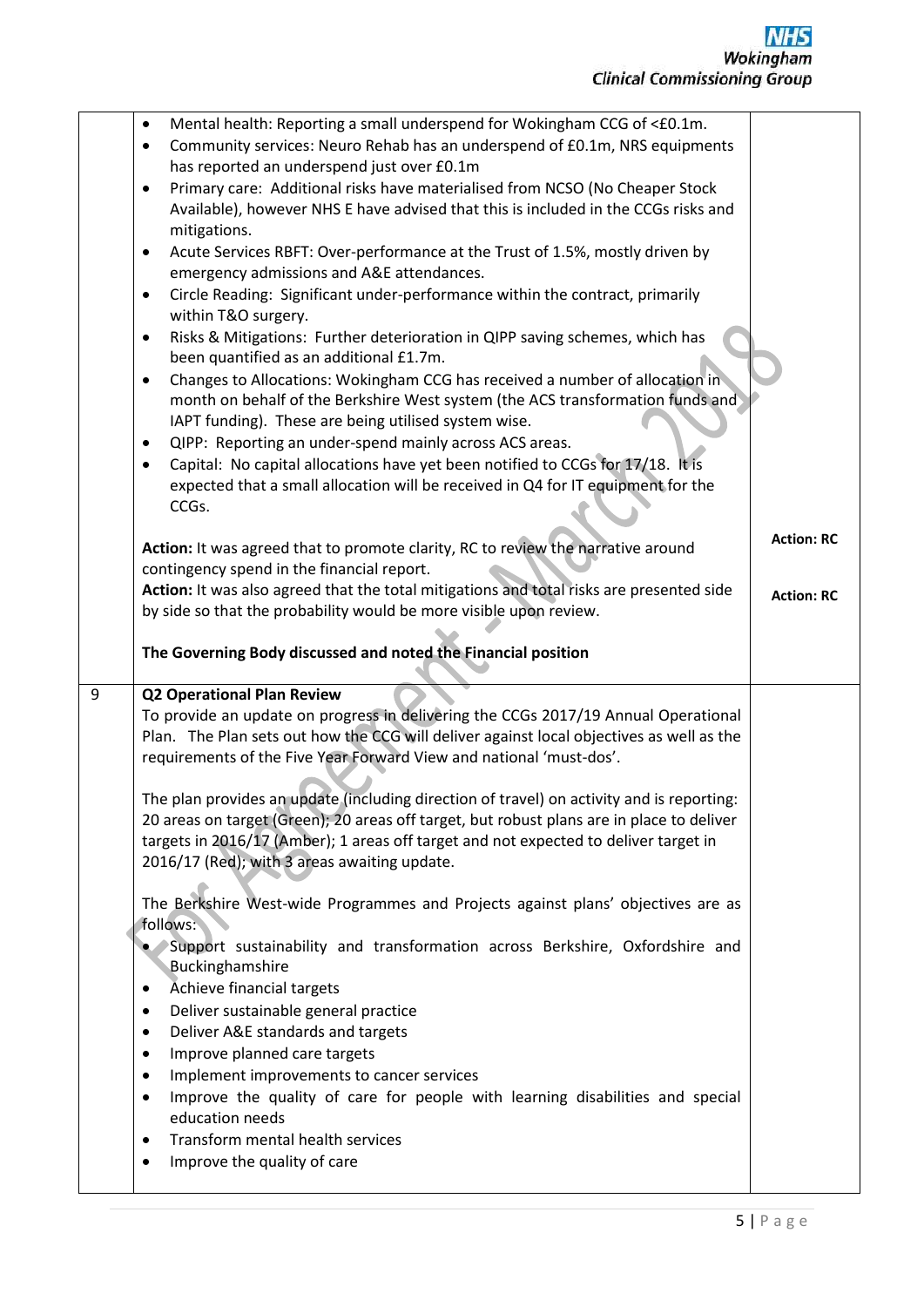For Wokingham CCG, notable achievements in Q2 include: Achievement of 67% dementia diagnosis rate. Progress in shaping and delivering a new model of integrated health and social care (CHASC). • Implementation of Multi-Disciplinary Team reviews, linked to the Anticipatory Care Enhanced Service. Growing recognition and utilisation of the Community Navigator scheme. Support for the Wokingham GP Alliance as a progressive force for service transformation. **The Governing Body discussed and noted the update on the Q1 Annual Operational Plan** 10 **Merger Update** RC provided members with an update on progress towards dissolution of the four BW CCGs and establishment of a new single CCG advising of immediate priorities for the month ahead. Key recent achievements as follows: NHS E has granted formal approval to dissolve the four BW CCGs and create a new single CCG; NHS Digital has granted the new CCG an ODS code – 15A (NHS Berkshire West CCG); Each of the four CCGs has elected a locality GP member for the new CCG Governing Body and, in accordance with the process in the proposed Constitution, Dr Abid Irfan has been agreed as Chair for the Berkshire West CCG. Members are being asked to agree occupancy of key statutory roles and Governing Body and Committee Structures going forward. Members agreed the principle that the Officers currently filling the key statutory roles required of a CCG on a federated basis for the four Berkshire West CCGs should be translated into the equivalent position in the new CCG - this specifically includes the Chief Officer, the Chief Finance Officer (on return), and the acting Chief Finance Officer (on an interim basis). They noted the assurance gained of the quality of the leadership team from the recent Outstanding rating for Leadership under the Improvement and Assurance Framework. Going forward: All Governing Body meetings are to take place on a Tuesday at Bath Road, with quarterly meetings in public to rotate through the localities, in turn, to preserve locality engagement. The CCGs Constitution has been submitted to NHS South/NHS Legal for review with feedback expected by early January 2018. A staff TUPE consultation is scheduled in December; this will be a light touch process as there is nobody impacted by the merger; this will take the form of a letter. • All necessary Comms has taken place and cascaded to staff, published on CCG websites, in GP newsletters and Twitter feeds (these have already merged). Members discussed Data flows and IG, specifically data sharing and the requirement for a Privacy Impact Assessment for the merger. It was noted that the General Data Protection Regulation (GDPR) guidance is still awaited and this is expected before February 2018. **Action:** It was agreed that this matter would be taken forward for further discussion at Management Committee In response to discussions concerning the role of the 'Lay Member' going forward; **Action: RC**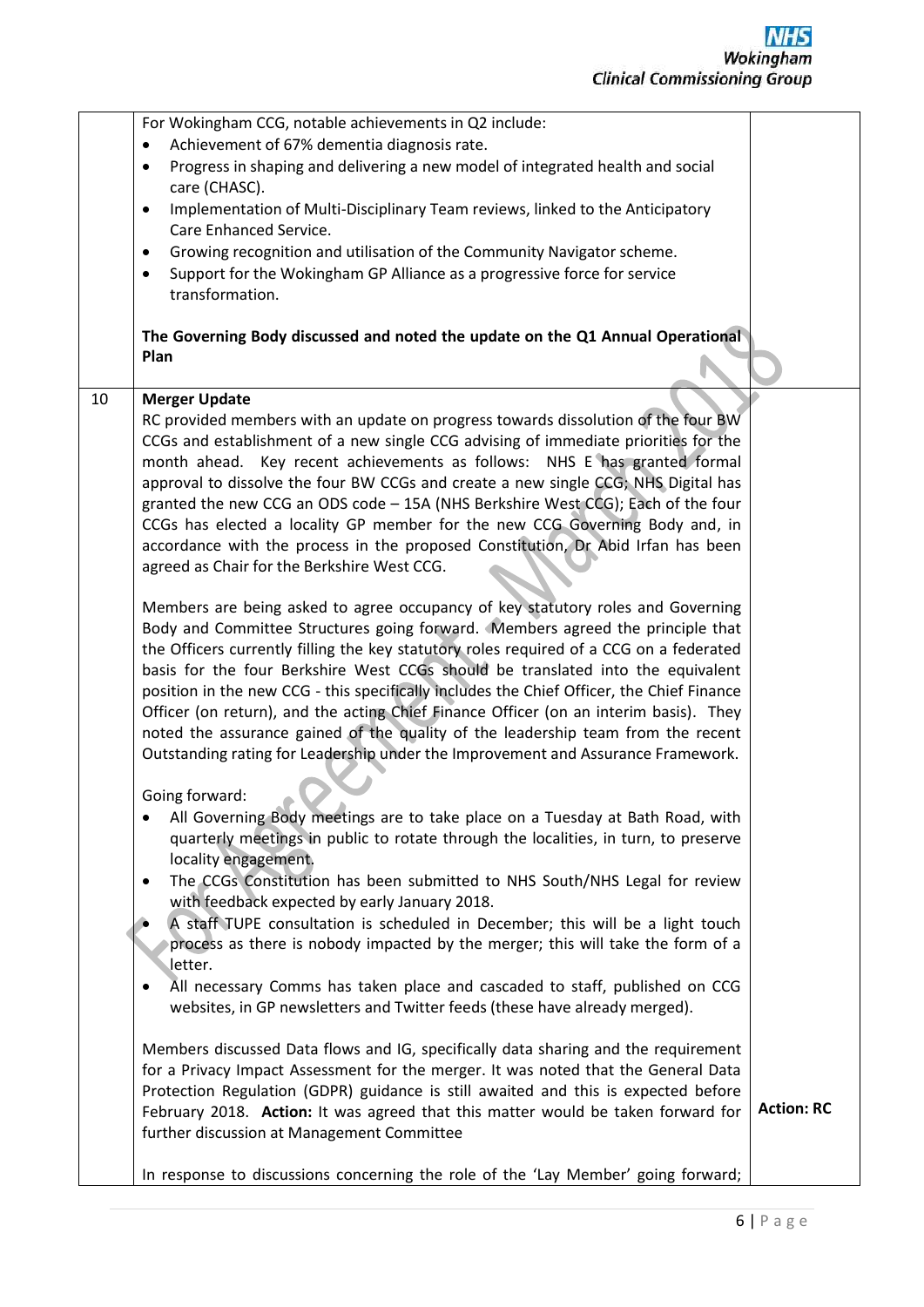|    | members were advised that the proposed roles, once agreed, would be taken to<br>Governing Body for approval, and that a new Job Description will be developed (on<br>national guidance) during the selection process; scheduled to run between January<br>and March 2018.<br>Reference was made to the structure of Committees going forward and the proposal                               |                   |
|----|---------------------------------------------------------------------------------------------------------------------------------------------------------------------------------------------------------------------------------------------------------------------------------------------------------------------------------------------------------------------------------------------|-------------------|
|    | to combine both Commissioning and Finance Committees. After lengthy discussion<br>members concluded that it would be prudent to obtain an external view, providing a<br>fresh perspective on the current Structure.                                                                                                                                                                         |                   |
|    | The Governing Body:<br>Noted progress in meeting the requirements necessary for creation of a new<br>٠<br>CCG.                                                                                                                                                                                                                                                                              |                   |
|    | Approved the statutory roles list at Annex C, in particular the Clinical Chair,<br>٠<br><b>Chief Officer and Chief Finance Officer arrangements.</b><br>Approved the committee structure at Annex D.<br>٠                                                                                                                                                                                   |                   |
| 11 | <b>M06 Quality and Performance Report</b><br>To inform the Governing Body of the performance against CCG Clinical Indicators for<br>Governing Body's information. DS summarised key areas as follows:                                                                                                                                                                                       |                   |
|    | <b>Patient Safety</b><br>Number of Never Events: One case reported in September at RBFT. Two cased<br>$\bullet$<br>reported YTD.                                                                                                                                                                                                                                                            |                   |
|    | Serious Incidents: RBFT reported three SIs in September; BHFT reported 5 SIs.<br>٠<br>Pressure Ulcers: A good performance across all Providers with Zero cases being<br>٠<br>reported in September.<br>Falls: RBFT reported one fall with harm. Three reported YTD<br>٠                                                                                                                     |                   |
|    | Clostridium Difficile: RBFT reported one case for September 2017, 12 cases YTD.<br>٠<br>MRSA: RBFT Zero cases of MRSA reported in September. One cases YTD.<br><b>Patient Experience</b>                                                                                                                                                                                                    |                   |
|    | Mixed sex accommodation breaches: 63 reported breaches for September 2017.<br><b>Clinical Effectiveness</b>                                                                                                                                                                                                                                                                                 |                   |
|    | VTE assessment: Achieved for at least 96.3% of patients and is on target at RBFT.<br>٠<br>Fractured neck or femur: RBFT reporting at 86.8% against a target of 80%.<br>٠<br>Safeguarding training (Children Level 1): Remedial action plan in place regarding<br>٠<br>Level 1 reporting 91.7%% against a target of 95%. HHFT have a trajectory for<br>improvement requested following CQRM. |                   |
|    | Safeguarding Adults (All Staff): RBFT reported 89.9%; HHFT reporting 89.1%, an<br>action plan is in place with a trajectory for improvement.<br><b>RBH Maternity dashboard summary</b>                                                                                                                                                                                                      |                   |
|    | Home Births: Reporting 1% in September against a target of 4%. It is hoped that<br>$\bullet$<br>this will be achieved by Q4.<br>Total transfer rate in labour: RBFT reporting 25% for September against a target<br>$\bullet$                                                                                                                                                               |                   |
|    | of 25%.<br>Suspension of services (MLU): The number of deliveries has increased to 17.<br>٠                                                                                                                                                                                                                                                                                                 |                   |
|    | Action: DS agreed to discuss at a Director of Midwives meeting the increase in the<br>suspension of services (MLU) and undertake an analysis on the impact of closing<br>Rushey.                                                                                                                                                                                                            | <b>Action: DS</b> |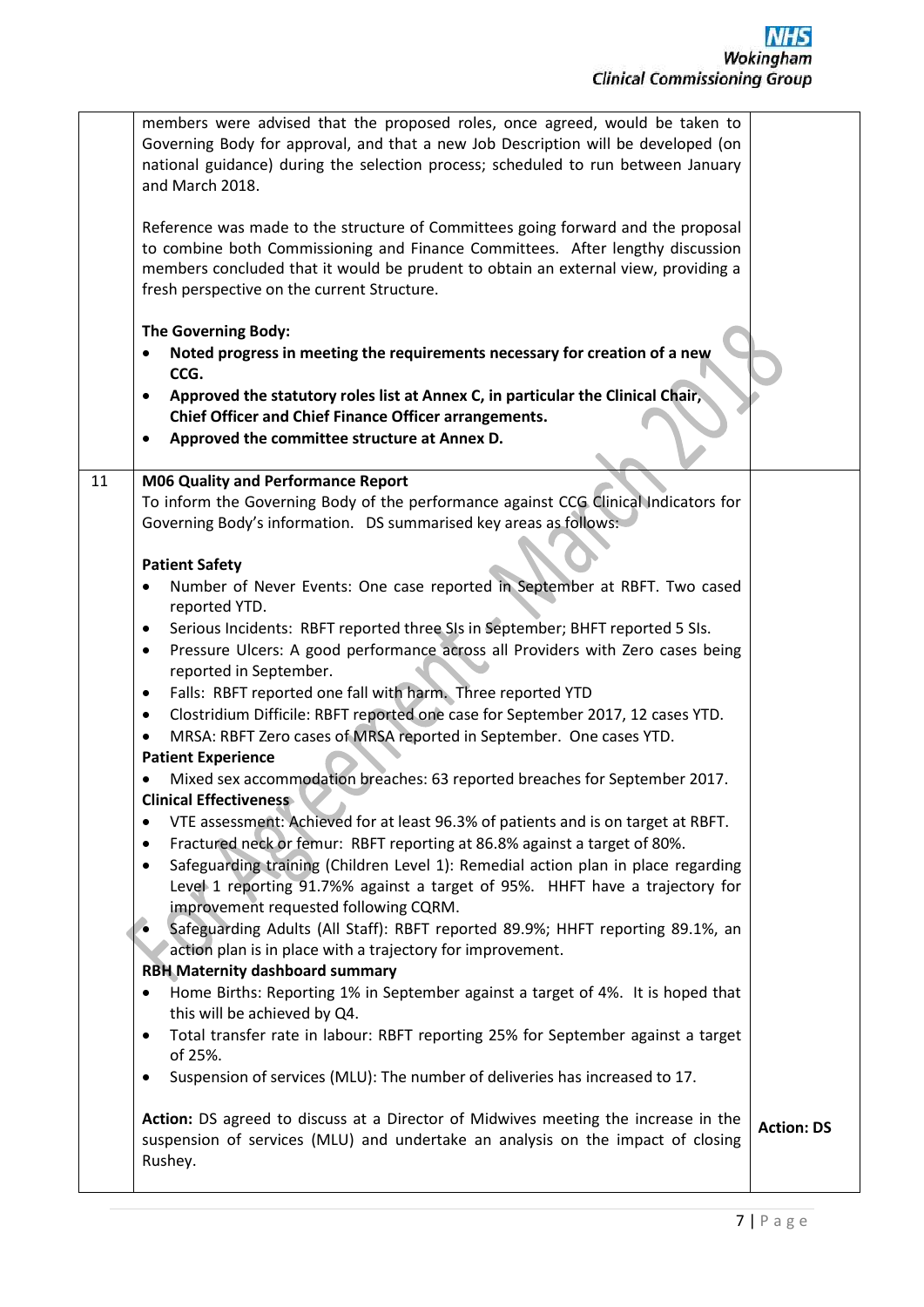#### **SCAS**

• Safeguarding Training (Children): At the end of Q2, SCAS has maintained their high performance.

## **SCAS 999**

- Asthma care bundles: 84.6% reported in September against a target of 95%.
- Febrile convulsion in children: 83.3% in September against a target of 95%.
- Single limb fractures: 44.4% in September against a target of 75%.
- STEMI: 91.1% in September against a target of 85%.
- Falls: Performance is under threshold. A contract performance notice was issued in January 2017. Performance is currently reporting at 56.7% against a target of 95%.
- Conveyance of patients detained under a Section 136: Reporting 59.7% against a target of 90%.

### **Urgent Care**

- A&E (4 hour target): The 95% standard was not achieved in September although the Trust was above the nationally required figure of 90%.
- % of Ambulance Calls: SCAS performance for the Thames Valley contract has seen a dip in performance in comparison to previous months.
- Total non-elective admissions: Non-elective activity (based on SUS data) is 8.8% YTD over plan for Berkshire West.
- Total A&E attendances: Currently showing an improvement 0.3% over plan in August.
- 111 Calls answered: SCAS wide reporting 94.7% against a target of 95%. 90.2% YTD.
- DToC RBFT reporting 5.5 % against a target of 3.5%

### **Long term Conditions**

 Dementia Diagnosis Rate: Wokingham CCG is reporting at 65.5% against a target of 67% for September 2017.

### **Mental Health Performance**

A slight dip in performance for Wokingham CCG reporting 97.0%.

### **CMMV**

 Children waiting 18 weeks for a wheelchair: Wokingham CCG reporting 2 breaches with the 92% standard not been achieved. The situation as of today, the 92% has been achieved and the Trust is compliant.

### **Planned care performance**

- Cancer wait time: Performance has been achieved for all cancer wait time standards for June. RBFT has not achieved the Q1 figures for 62 day wait for first definitive treatment.
- RTT: One 52 week wait reported at RBFT for September in Ophthalmology for a Wokingham CCG Patient.
- E-Referral: August performance reported 57.0% for Wokingham CCG against a target of 80%. Concern was expressed in relation to ASIs (Appointment Slot Issues). **Action:** DS to discussion with GP Liaison.

### **Healthcare-associated infections (HCAI)**

Cdiff: Four cases reported for Wokingham CCG in September 2017.

### **Quality Premium Performance**

- QP was not achieved for 2016-17 as it required a 3% improvement on July-16 figures. For 2017/18 the target is 3% improvement on July 2017.
- Reducing Gram Negative Bloodstream Infections (GNBSIs): The 10% reduction will not be achieved.

**Action: DS**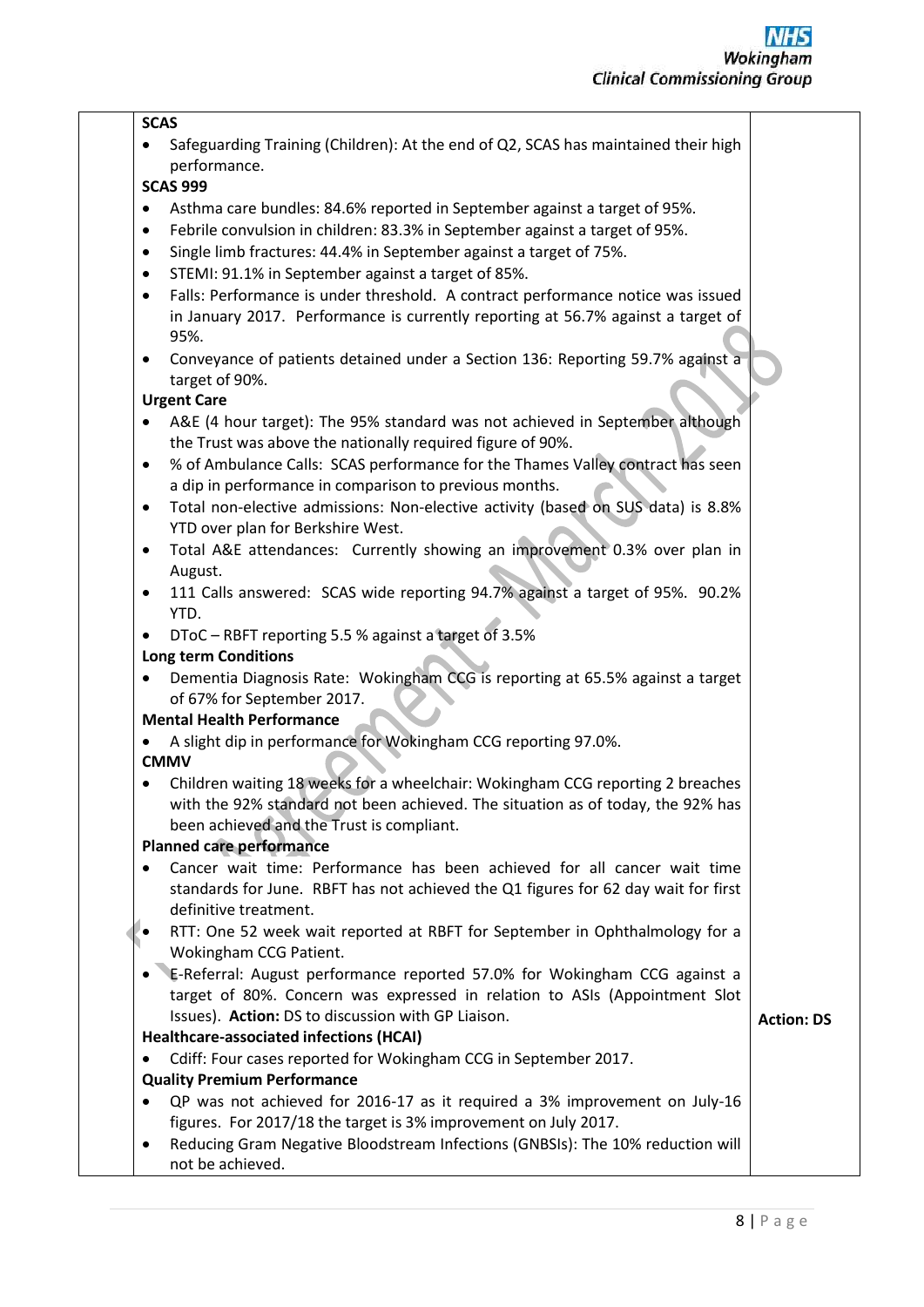|    | QA Visit: A visit to A&E (new pod) RBFT scheduled for 7 December 2017.<br>$\bullet$                                 |  |
|----|---------------------------------------------------------------------------------------------------------------------|--|
|    | The Governing Body discussed and Approved the Quality Report                                                        |  |
| 12 | <b>Public and Patient Engagement Update</b>                                                                         |  |
|    | To update the Governing Body on patient and public engagement, providing a                                          |  |
|    | summary of the CCGs public and patient activities across Wokingham since the last                                   |  |
|    | update in September 2017.                                                                                           |  |
|    |                                                                                                                     |  |
|    | Key points of discussion as summarised:                                                                             |  |
|    | Patient Participation Group Forum<br>٠                                                                              |  |
|    | Medicines review                                                                                                    |  |
|    | <b>Digital Communications Channels</b><br>$\bullet$                                                                 |  |
|    | <b>Winter Pressures</b><br>$\bullet$                                                                                |  |
|    |                                                                                                                     |  |
|    | Members were advised that as part of the medicines review, Coeliac patients are to                                  |  |
|    | receive a personal letter advising of the cessation of the prescription of gluten free                              |  |
|    | foods.                                                                                                              |  |
|    |                                                                                                                     |  |
|    | Following discussion on whether the joint communications key messages on winter                                     |  |
|    | pressures had been published; it was confirmed that the Joint Comms Strategy was                                    |  |
|    | agreed but some new creative winter pressures assets produced by BHFT are still                                     |  |
|    | being finalised; this will replace the NHSE standard design.                                                        |  |
|    |                                                                                                                     |  |
|    | The Governing Body received and noted the updates provided                                                          |  |
|    |                                                                                                                     |  |
| 13 | <b>TIPS feedback</b>                                                                                                |  |
|    | On 31 October 2017 a Wokingham CCG protected time learning event took place (TIPS                                   |  |
|    | - Time for Improving Patient Services). The focus of the event was the development                                  |  |
|    | of a new integrated health and social care model for Wokingham, called CHASC<br>(Community Health and Social Care). |  |
|    |                                                                                                                     |  |
|    | Feedback received to date was generally positive with participants scoring the event                                |  |
|    | as follows:                                                                                                         |  |
|    | Introduction to CHASC: 4<br>$\bullet$                                                                               |  |
|    | <b>CHASC Development Workshop: 4</b><br>$\bullet$                                                                   |  |
|    | TIPS Clinical Workshop: 3.6<br>٠                                                                                    |  |
|    | The venue was of good quality & fit for purpose: 4.5<br>$\bullet$                                                   |  |
|    | The meeting was well organised:4.5                                                                                  |  |
|    | Booking a place on the course was easy:4.4                                                                          |  |
|    |                                                                                                                     |  |
|    | The CHASC project will use the outcomes of the event to inform the further design of                                |  |
|    | the CHASC model.                                                                                                    |  |
|    |                                                                                                                     |  |
|    | Following the success of the TIPS event, it has been requested by attendees that                                    |  |
|    | another event is held to take forward those actions discussed and agreed.                                           |  |
|    |                                                                                                                     |  |
|    | The Governing Body noted the report                                                                                 |  |
|    |                                                                                                                     |  |
| 14 | <b>Delegated Committees' Chairs' Report</b>                                                                         |  |
|    | To provide the Governing Body with an update on matters considered, decisions                                       |  |
|    | made and assurance that the Committee is discharging its responsibilities in line with                              |  |